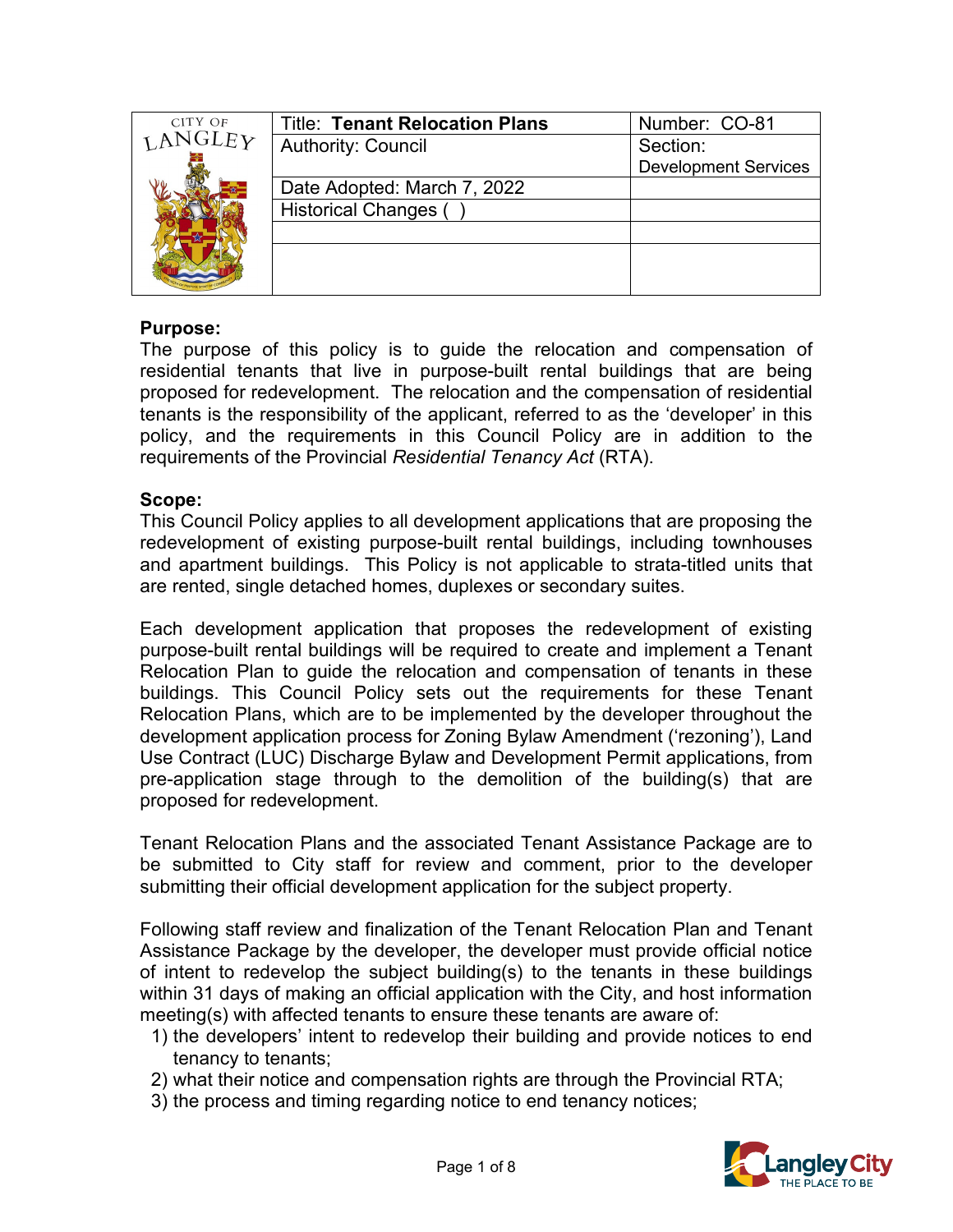- 4) the development application process and anticipated timing;
- 5) the relocation assistance and minimum compensation the developer will be offering tenants through the Tenant Relocation Plan and Tenant Assistance Package (which is to be distributed to each tenant with 31 days of official application);
- 6) resources for tenants to assist them in finding new accommodations and financial assistance, as required; and
- 7) the name and contact information for the designated Tenant Relocation Coordinator (TRC), whose primary role is to assist tenants with finding and relocating to new accommodations, and helping tenants to access subsidized housing and rent assistance programs where necessary.

These developer-hosted and funded information meetings, led by the TRC, are to occur prior to the development application proceeding to Advisory Design Panel (ADP) and Council, and as outlined below, further meeting(s) following Council consideration of the development application are also required to provide regular and timely updates to tenants, including following Council approval of the Development Permit and when a conditional demolition permit is issued by the City, which then enables the developer to provide the official four month notice to end tenancy to the tenants, according to Provincial RTA requirements. The TRC is also required to be engaged by the developer throughout the process, from official application stage until the last tenant(s) leave the subject building prior to service disconnections, which are required prior to demolition of the building.

### **Policy Statement:**

The City is anticipated to experience significant residential growth and redevelopment over the next 25 to 30 years. The planned arrival of SkyTrain will likely increase the current high level of redevelopment activity, and the new OCP permits significant increases in available residential density on properties within a 5 to 10 minute walk of the Downtown and planned SkyTrain stations at 196 Street and 203 Street. Given this context it is reasonable to expect that multiple existing purpose-built rental buildings will undergo redevelopment during this time. While this will renew the City's rental housing stock over time, it will also result in the displacement and relocation of tenants living in these buildings.

In response to this, the City's new Official Community Plan (OCP) Bylaw 2021, No. 3200 includes Policy 1.18 which requires developers to undertake the following when proposing to redevelop an existing purpose-built rental building:

### *1.18. Tenant Relocation Plans*

*Require development permits for redevelopment or major renovations resulting in permanent relocation of tenants in existing residential rental units to provide a Tenant Relocation Plan. At a minimum, and along with Council Policy regarding tenant relocation, the Tenant Relocation Plan must include the following components:* 

*1.18.1. Early communication with tenants;* 

*1.18.2. Designating a relocation coordinator;*

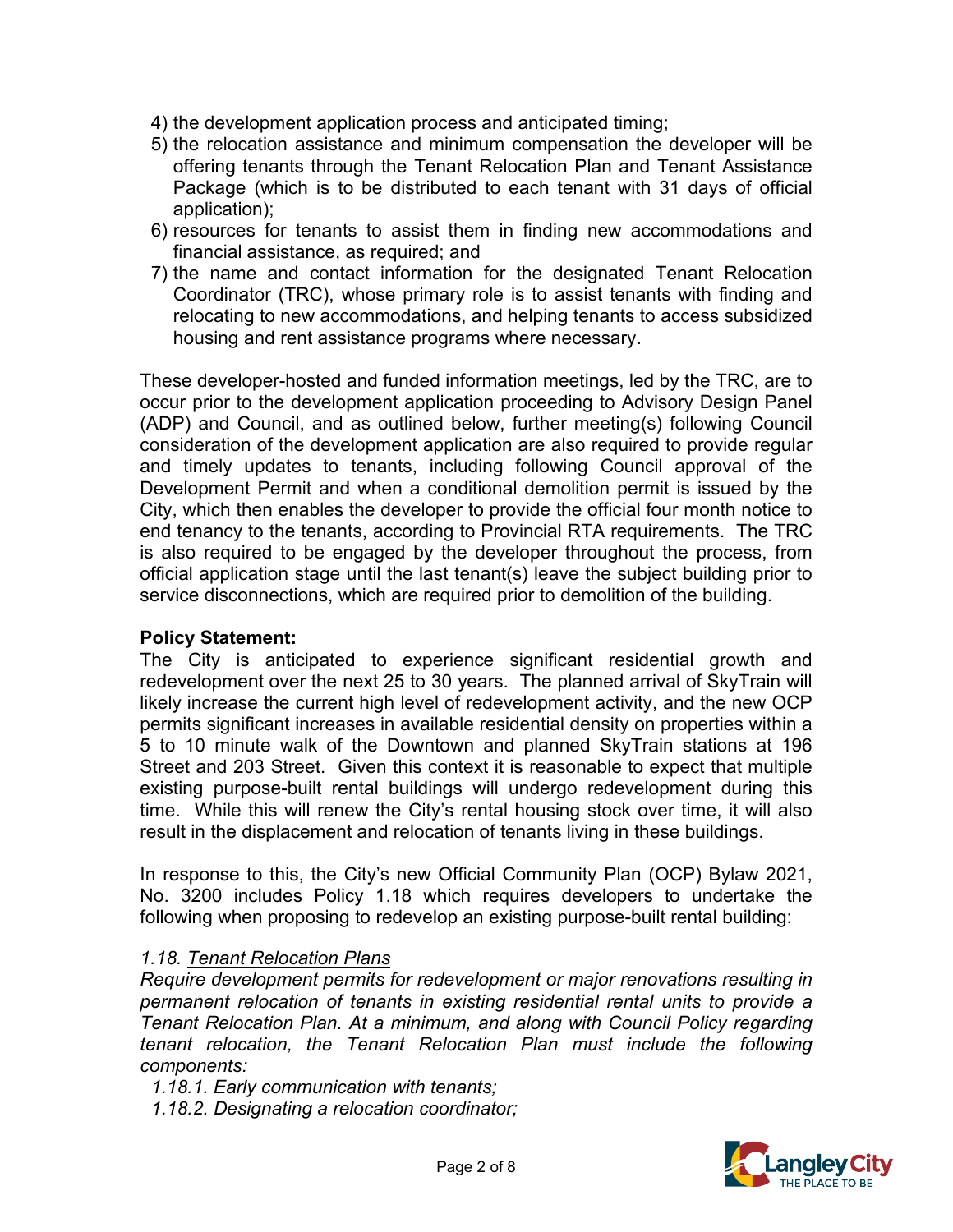- *1.18.3. Financial compensation provided based on length of tenancy and Residential Tenancy Act;*
- *1.18.4. Arrangement, at the choice of the applicant, for an insured moving company or a flat rate payout for moving expenses;*
- *1.18.5. Assistance finding new accommodations and relocation; and,*
- *1.18.6. Existing tenants shall be provided Right of First Refusal to move back into the new building or at the new non-market rents in circumstances when the replacement unit is social housing.*

While Policy 1.18 outlines the requirement for Tenant Relocation Plans and their key minimum components, it also identifies the use of 'Council Policy regarding Tenant Relocation'. The intent of this is to ensure there is a Council Policy in place that provides additional details regarding tenant notice, compensation and relocation assistance that developers will be expected to provide affected tenants. This Council Policy also provides clear guidance and increased certainty for affected tenants, and can be reviewed and updated from time to time (i.e. biannually) to respond to changing conditions.

### **Implementation:**

This Council Policy CO-81 further implements OCP Policy 1.18, and includes the following components and requirements that are to be undertaken by the developer throughout a development application process, from pre-application through to the departure of the last tenants in the subject building.

## **1. Communication with Affected Tenants**

Affected tenants are to be informed in a timely manner throughout the development application process and formal notice shall be provided as follows:

a. Official notice of the developer's intent to redevelop the subject property is to be provided to affected tenants within 31 days of an official development application being submitted to the City. Developers are encouraged to make tenants aware of their intent to redevelop the subject property prior to making an official application, to maximize the overall notice period for tenants. Staff will also make Council aware when an official application is made to the City for the proposed redevelopment of a rental building and official notice is given to affected tenants.

This official written notice shall include a copy of the Tenant Relocation Plan, Tenant Assistance Package and related tenant resources (as listed below), as well as contact information for the developer and the Tenant Relocation Coordinator and be delivered to each affected tenant. All new tenancies beginning after the development application submission must also be made aware of the development application and provided copies of the information described above. The developer is also required to provide written confirmation to City staff that the Tenant Assistance Plan and Tenant Assistance Package has been provided to tenants, prior to the application proceeding to detailed staff review meetings (i.e. Interdepartmental Meeting).

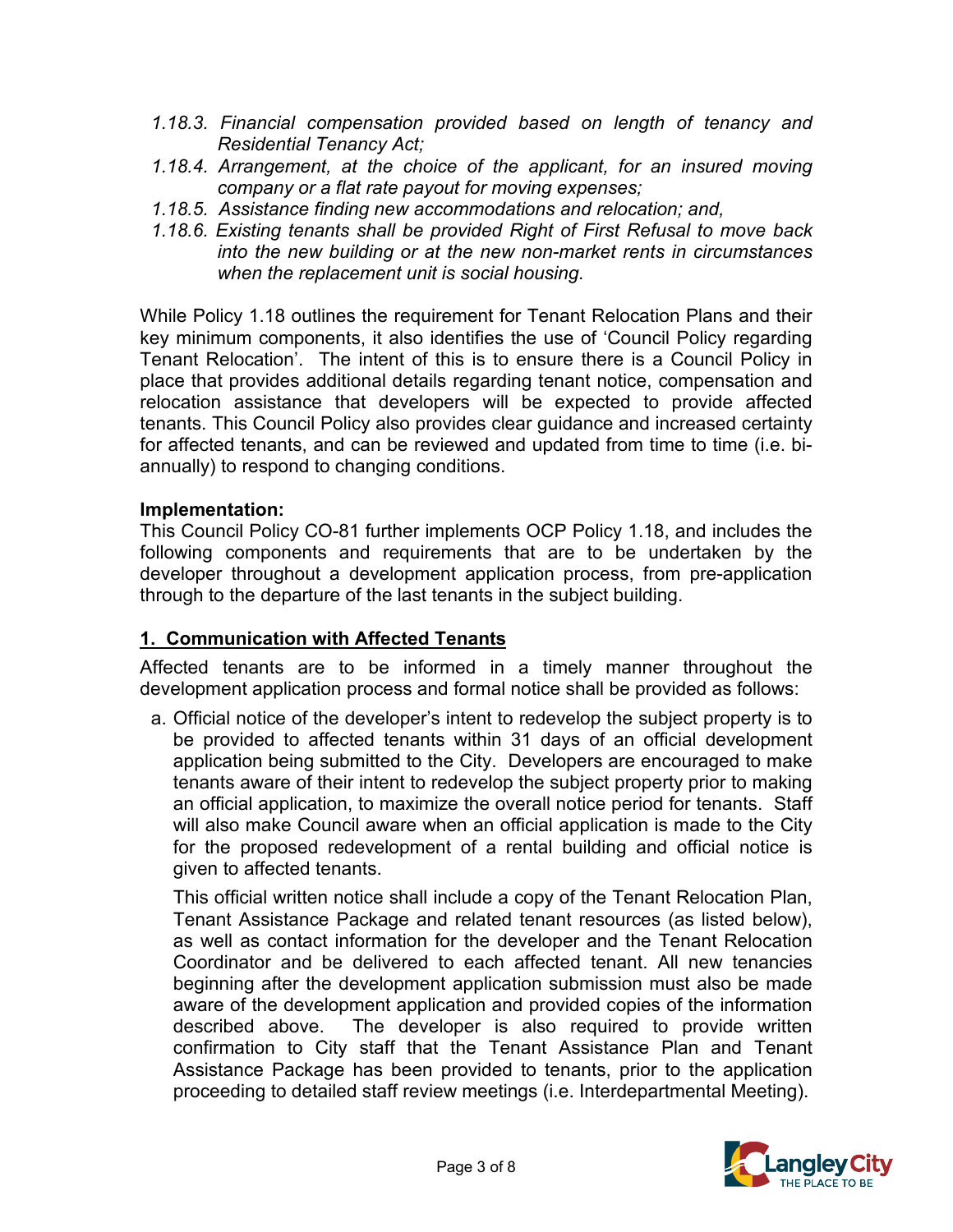- b. The Tenant Assistance Package shall include the following:
	- General overview and timeline of the development application process, from official application and tenant notice of redevelopment through to four months notice to end tenancy and lastly demolition of the subject building;
	- A commitment by the developer to provide advanced notifications and updates to tenants regarding upcoming tenant information meetings, Public Information Meetings, Advisory Design Panel meetings, Council meetings, and the Public Hearing relating to the application, at least two weeks prior to these events occurring;
	- Contact information of the developer and dedicated Tenant Relocation Coordinator (TRC), including the TRC's hours of availability by phone, email and in-person meetings;
	- Relocation assistance and financial compensation for tenants, as included in this Council Policy;
	- A blank Occupancy Report, which a tenant can use to provide unit, rent and household information to the TRC;
	- Methods for requesting additional support by vulnerable tenants;
	- Methods for advising City staff and Council of concerns;
	- A copy of the City Tenant Relocation Policy CO-81; and
	- Directions on how to access tenant information resources and related information, including the Provincial RTA and Residential Tenancy Branch, BC Housing webpages regarding eligibility and applying for subsidized housing and rental assistance, BC Tenant Resource and Advisory Centre (TRAC), and other relevant information.
- c. Meeting(s) between the developer and tenants, hosted by the developer and with the TRC leading communication with tenants, are to be held according to this general schedule:
	- i. information meeting(s) prior to the development application proceeding to Advisory Design Panel (ADP) and Council for consideration;
- ii. information update meeting(s) following Council's consideration of a rezoning or Land Use Contract (LUC) Discharge Bylaw at a Public Hearing and approval of a Development Permit, and prior to the four months notice to end tenancy to tenants, to ensure affected tenants are aware of the process, next steps and notice to vacate as required by the RTA. The four months notice to end tenancy (otherwise referred to as 'eviction notice'), as required by the Provincial RTA, can only be presented to tenants once the Development Permit is approved by Council and the developer obtains a conditional Demolition Permit from the City. The subject building can only be demolished once all the tenants have vacated the building, the developer has provided notice to the City that the building is vacant, and service disconnects to the building have been completed by the City;

The developer is also required to create and maintain/update a website that provides information regarding the development application, process, and related ADP and Council meetings, tenant information meetings, Tenant Relocation

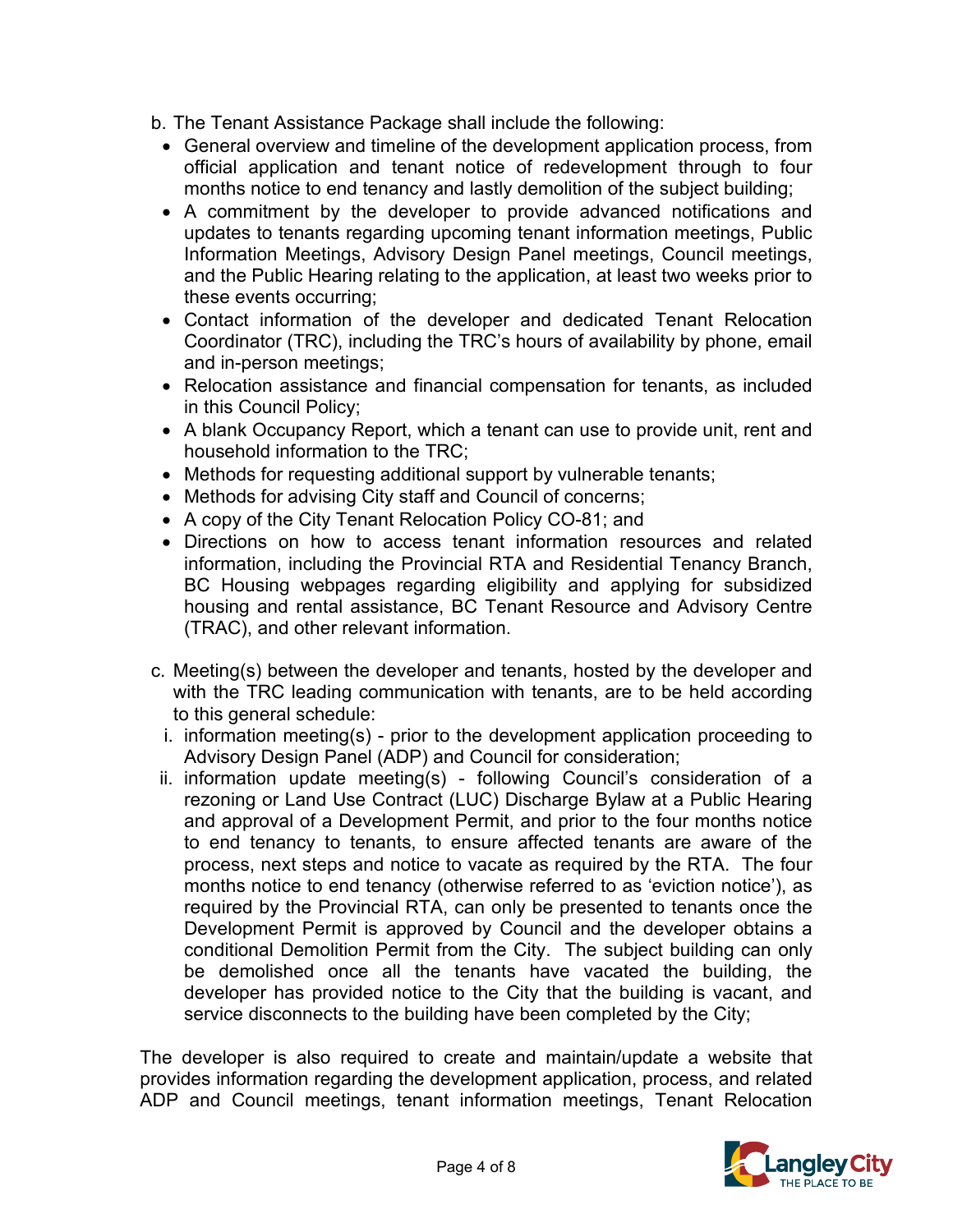Plan, Tenant Assistance Package, contact information for the TRC and the developer, and relevant housing and tenant information. This information, including notices of upcoming tenant information meetings and City meetings (such as a Public Hearing) is to also be posted in a prominent, highly visible location within the subject building to maximize tenant awareness and notice.

# **2. Tenant Relocation Coordinator (TRC)**

The developer is required to retain a dedicated Tenant Relocation Coordinator (TRC) to directly communicate with affected tenants and provide ongoing support and relocation assistance in securing suitable accommodations throughout the development application process and according to this Council Policy, and the Tenant Relocation Plan and Tenant Assistance Package provided to tenants.

The TRC is funded by the developer, and is required to be an independent, third party contractor or company that is not an employee of the developer's company.

In addition to leading tenant information meetings, the TRC is required to have regular hours that they are available to meet and support tenants on an on-going basis via meetings, email or phone. The TRC contact information and hours and method of availability shall be readily available to tenants.

### Occupancy Report

In order to best assist tenants with relocation assistance and determining financial compensation, the TRC will coordinate the collection of 'Occupancy Reports' that tenants can voluntarily complete and provide to the TRC. The developer/landlord will also have information on unit numbers, types and rents that can be provided to the TRC. The TRC will then use this information and Occupancy Reports to help determine tenant assistance and compensation. Occupancy Reports are to include this information:

- Unit types and sizes;
- Rental rates for each unit;
- Length of tenancy for each unit; and
- Demographic/household profiles (to determine if tenants are vulnerable and require additional assistance from the TRC).

The City reserves the right to request a copy of the Occupancy Report, with personal information redacted, for internal staff review prior to the Public Hearing or consideration of a Development Permit, for the purpose of monitoring the status and progress of the tenant relocation assistance and compensation provided to tenants throughout the development application process.

## **3. Relocation Assistance**

The developer, through the TRC, is required to provide relocation assistance through identifying relocation options and communicating these options to tenants. Specific requirements include:

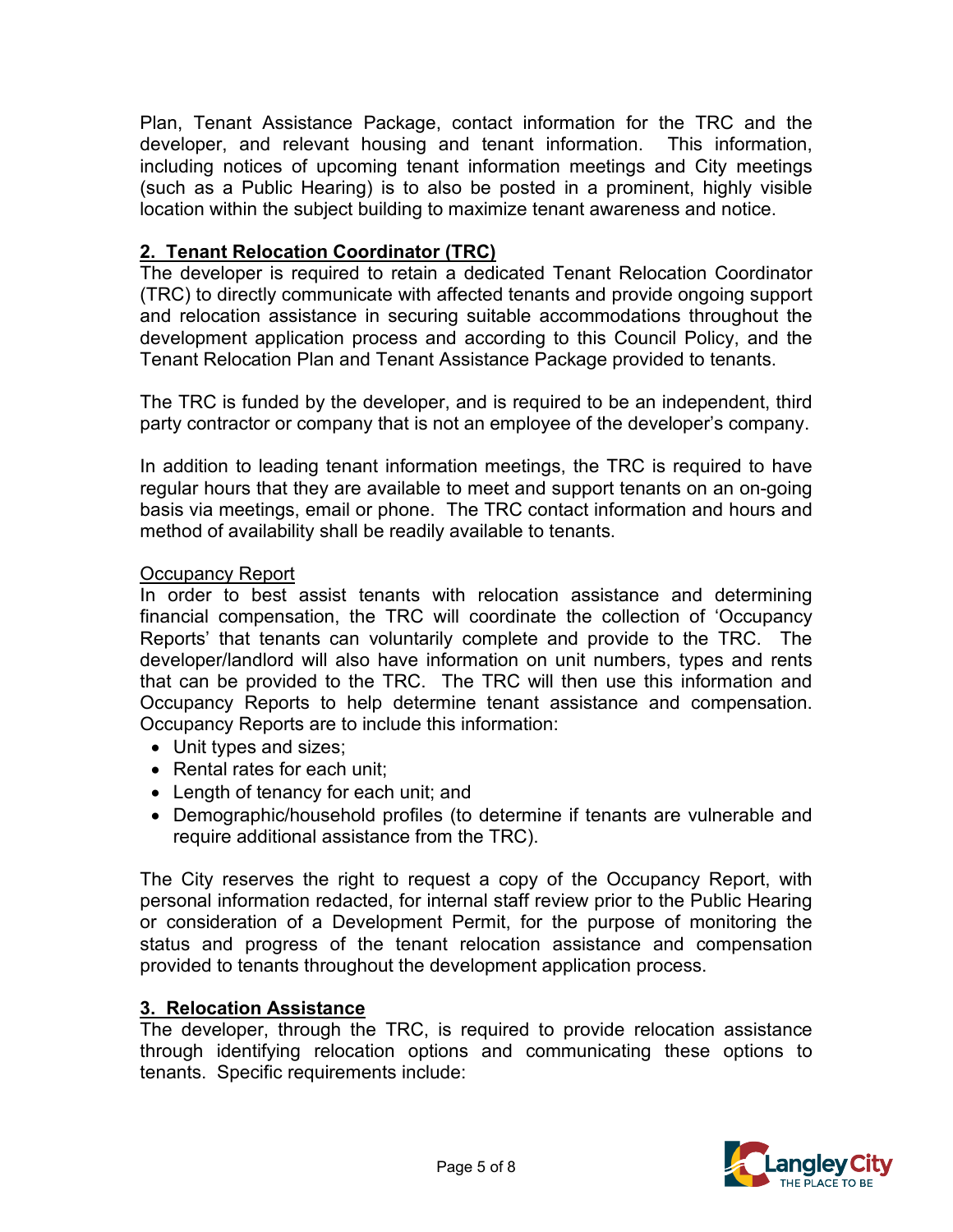- i. identifying at least three suitable dwelling options, ideally located within the City of Langley, Township of Langley or City of Surrey, that are renting near (within 10%) the CMHC average market rent, with at least one of the options meeting tenants needs such as being accessible, family-friendly and/or petfriendly;
- ii. upon tenant request, identifying suitable accommodations in municipalities other than those identified above;
- iii. assisting tenants to secure a new unit through contacting property managers on behalf of tenants, arranging viewing appointments and providing references; and
- iv. if applicable, TRCs can also assist tenants with applications for rent supplements.

TRCs will be required to provide additional assistance to vulnerable tenants, as defined in and according to the Vulnerable Tenants section of this Policy.

### **4. Compensation**

Financial Compensation shall be provided based on each tenants' length of tenancy and their current rental rates. This compensation includes the *Residential Tenancy Act* (RTA) notice and compensation requirements, which is four months' notice and one month free rent or cash compensation equivalent.

Compensation is to be paid out no later than termination of tenancy, in the following minimum amounts, in either cash and/or free rent.

| <b>Length of Tenancy</b> | <b>Minimum Compensation Provided</b> |  |
|--------------------------|--------------------------------------|--|
| Up to 5 years tenancy:   | 2 months rent                        |  |
| 6 to 10 years tenancy:   | 3 months rent                        |  |
| 11 to 15 years tenancy:  | 4 months rent                        |  |
| 16-20 years tenancy:     | 5 months rent                        |  |
| Over 20 years tenancy    | 6 months rent                        |  |

A landlord and tenant may also negotiate a Mutual Agreement to End Tenancy (as per Provincial legislation) that involves compensation that differs from what is identified in this Council Policy, with the expectation that the compensation provided by the landlord to the tenant through a Mutual Agreement to End Tenancy exceeds the minimums noted above.

New tenants, who seek to sign rental/lease agreements following official notice of intent to redevelop to tenants, or notice to end tenancy (following receipt of a conditional demolition permit by the developer), must be made aware of the developer's intent to demolish and redevelop the building. This Council Policy does not apply in these cases (RTA requirements still apply).

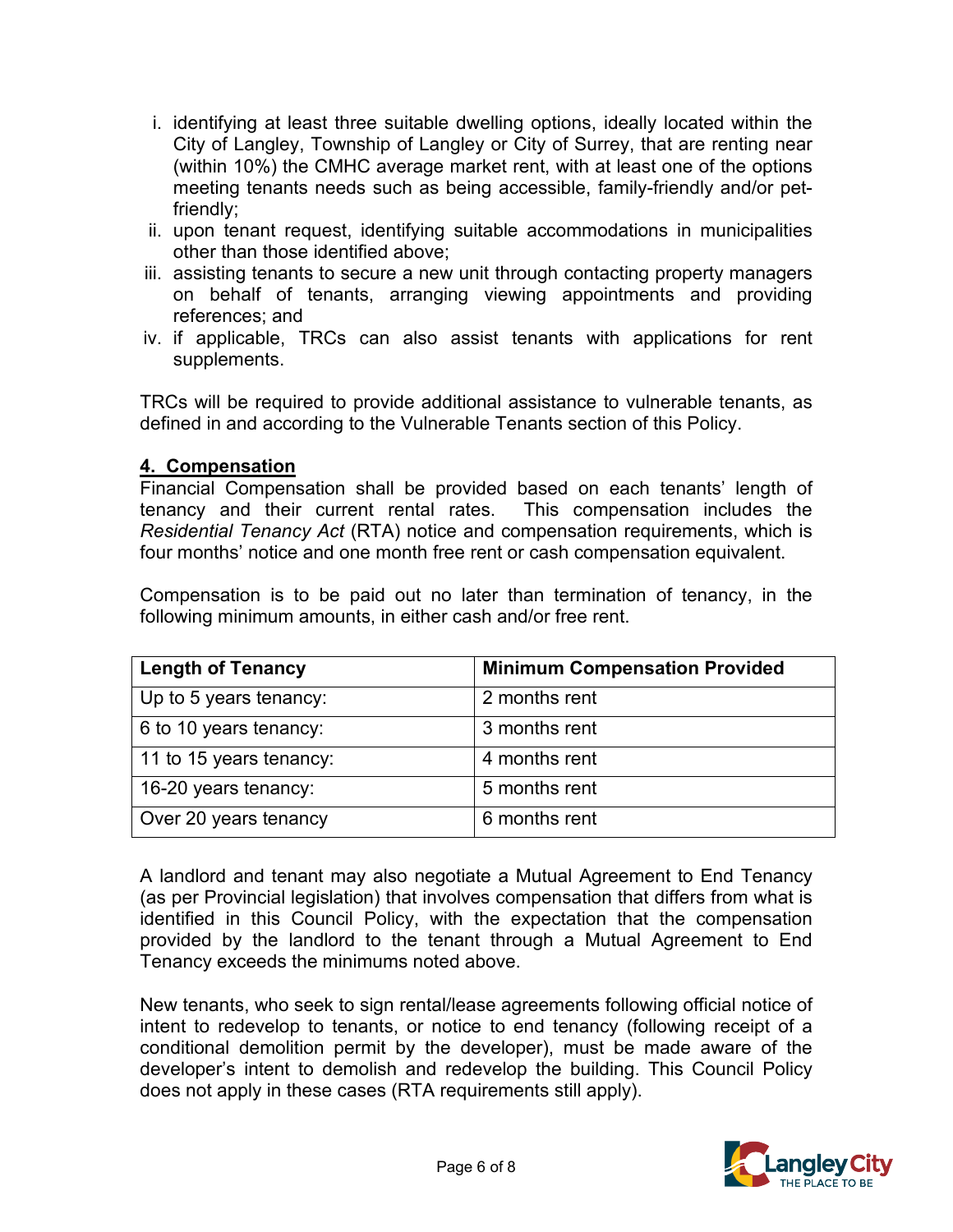# **5. Moving Assistance**

Moving assistance, either through a cash payout or credit towards the cost of a moving company, shall be provided by the developer to all tenants according to these minimums:

- \$750 for 1 bedroom units:
- \$1,000 for 2 bedroom units; and
- \$1,250 for 3 or more bedroom units.

## **6. Vulnerable Tenants**

The developer, through the Occupancy Report and upon tenant request, is required to provide additional relocation assistance and financial compensation to vulnerable tenants.

Vulnerable tenants are defined as those:

- with disabilities that have a recognized disability pension or are considered disabled for income tax purposes, and/or seniors aged 55 or older, as per BC Housing definitions;
- who qualify for deep subsidy and Rent Geared to Income (RGI) units, according to BC Housing eligibility criteria; and
- who are currently paying monthly rent that is equivalent to or less than average monthly rents for RGI units in the City.

Additional relocation assistance for vulnerable tenants requires the TRC to:

- i. identify non-market, subsidized units as options for vulnerable tenants;
- ii. identify accessible unit options, including those that are also non-market, subsidized options, as required;
- iii. work with non-profit/non-market housing providers to find accommodations for vulnerable tenants;
- iv. assist vulnerable tenants in making arrangements to apply for, visit/view (including transportation costs) and acquire these units, including communicating with property managers on tenants' behalf to find units;
- v. assist with packing (manual assistance at no charge by movers working on behalf of the developer, or additional funding for movers); and
- vi. assist vulnerable tenants in applying for rent supplements, as required;

The following financial compensation shall be provided to vulnerable tenants (this supersedes financial compensation identified in Section 4 above):

- vi. if a vulnerable tenant is relocated to a non-market, subsidized unit: 4 months rent for tenants with tenancies up to 15 years, 5 months rent for 16-20 years and 6 months rent for over 20 years; and
- vii. if a vulnerable tenant is relocated to a rental unit that is not a non-market, subsidized unit: 6 months rent, regardless of tenancy length.

If the Occupancy Report indicates there are tenants that do not have disabilities and/or are not seniors, but they qualify for RGI rents or rent supplements, the TRC is to provide additional assistance in finding suitable accommodations for